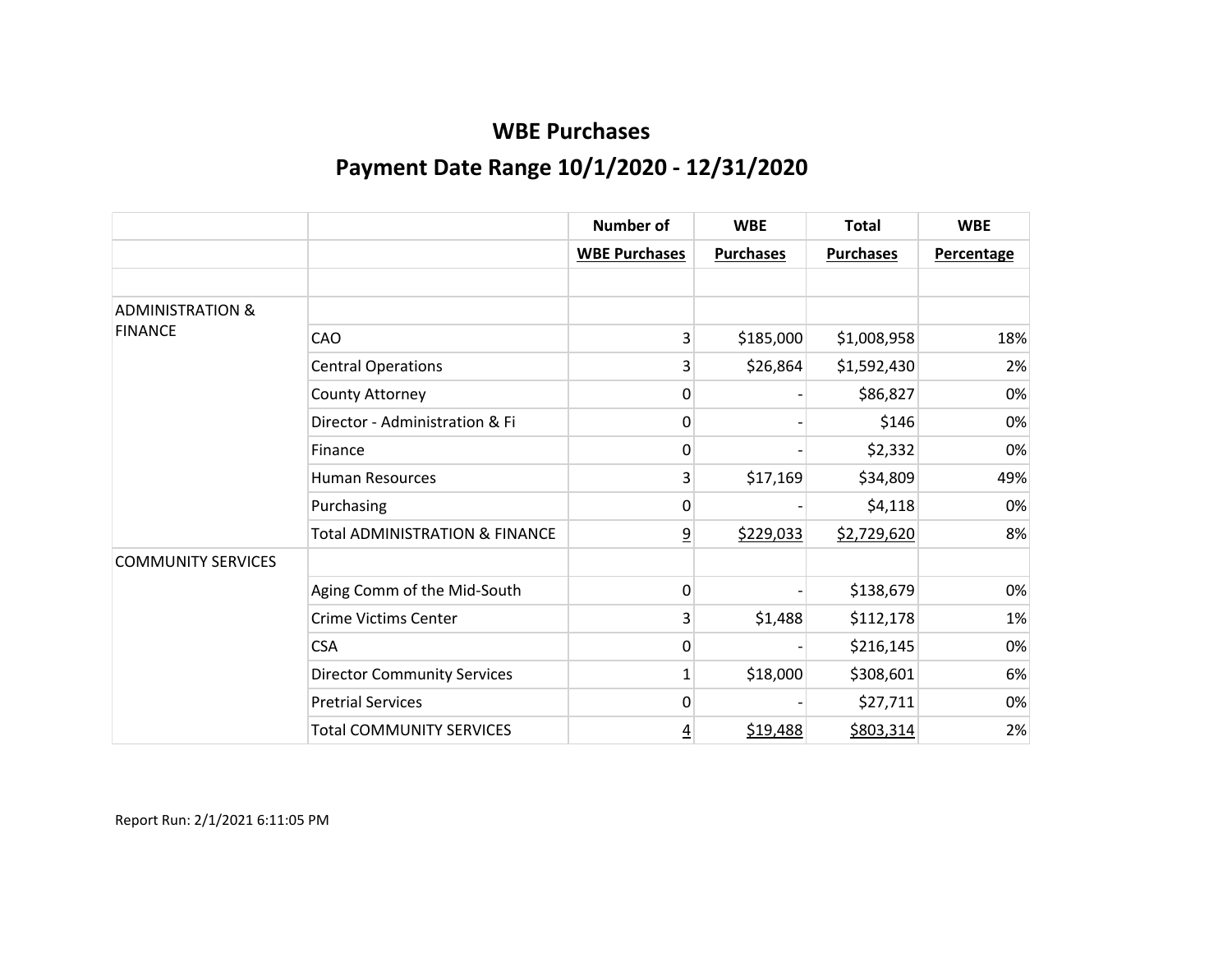| <b>CORRECTIONS</b>        |                                      |                |         |             |     |
|---------------------------|--------------------------------------|----------------|---------|-------------|-----|
|                           | <b>Corrections Administration</b>    | 9              | \$8,449 | \$1,165,952 | 1%  |
|                           | <b>Total CORRECTIONS</b>             | $\overline{9}$ | \$8,449 | \$1,165,952 | 1%  |
| <b>EMPLOYEE BENEFITS</b>  |                                      |                |         |             |     |
|                           | Employee Health Insurance            | 0              |         | \$11,700    | 0%  |
|                           | <b>Total EMPLOYEE BENEFITS</b>       | <u>0</u>       |         | \$11,700    | 0%  |
| <b>HEALTH SERVICES</b>    |                                      |                |         |             |     |
|                           | Admin & Finance - Health Sycs        | 0              |         | \$369,326   | 0%  |
|                           | <b>Community Health</b>              | 1              | \$300   | \$81,032    | 0%  |
|                           | <b>Environmental Health Services</b> | 0              |         | \$136,692   | 0%  |
|                           | <b>Forensic Services</b>             | 0              |         | \$20,870    | 0%  |
|                           | Health Planning & Promotion          | 4              | \$7,552 | \$27,456    | 28% |
|                           | <b>Inmate Medical Care</b>           | 0              |         | \$43,262    | 0%  |
|                           | <b>Public Health Safety</b>          | 0              |         | \$251,482   | 0%  |
|                           | Ryan White                           | 0              |         | \$607,075   | 0%  |
|                           | <b>Total HEALTH SERVICES</b>         | $\overline{5}$ | \$7,852 | \$1,537,194 | 1%  |
| <b>INFORMATION</b>        |                                      |                |         |             |     |
| <b>TECHNOLOGY SERVICE</b> | <b>Chief Information Officer</b>     | $\overline{2}$ | \$255   | \$114,437   | 0%  |
|                           | <b>IT Internal Services</b>          | $\mathbf{1}$   | \$69    | \$1,024,853 | 0%  |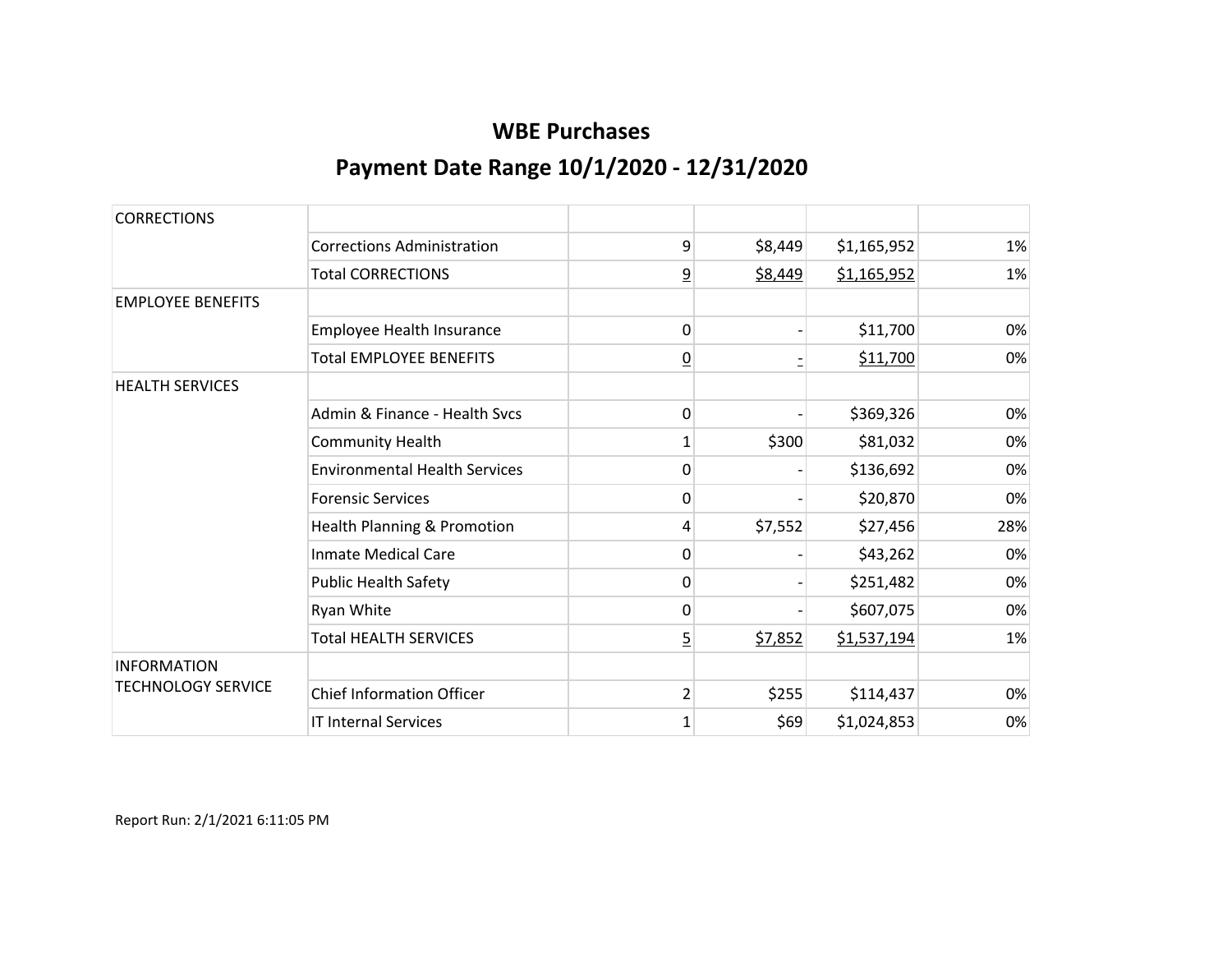| <b>INFORMATION</b><br><b>TECHNOLOGY SERVICE</b> | <b>IT Operations</b>                                  | 4              | \$1,493 | \$976,487   | 0% |
|-------------------------------------------------|-------------------------------------------------------|----------------|---------|-------------|----|
|                                                 | <b>Total INFORMATION TECHNOLOGY</b><br><b>SERVICE</b> | 7              | \$1,817 | \$2,115,777 | 0% |
| <b>JAIL DIVISION</b>                            |                                                       |                |         |             |    |
|                                                 | Jail Administration                                   | 0              |         | \$247,481   | 0% |
|                                                 | Jail Programs                                         | 0              |         | \$1,522,933 | 0% |
|                                                 | Jail Security                                         | 2              | \$3,600 | \$173,889   | 2% |
|                                                 | <b>Total JAIL DIVISION</b>                            | $\overline{2}$ | \$3,600 | \$1,944,303 | 0% |
| <b>JUDICIAL</b>                                 |                                                       |                |         |             |    |
|                                                 | <b>Attorney General</b>                               | 0              |         | \$39,342    | 0% |
|                                                 | Chancery Court                                        | 0              |         | \$1,305     | 0% |
|                                                 | Circuit Court                                         | 0              |         | \$2,800     | 0% |
|                                                 | <b>Criminal Court</b>                                 | 0              |         | \$13,751    | 0% |
|                                                 | Divorce Referee                                       | 0              |         | \$694       | 0% |
|                                                 | <b>General Sessions Court</b>                         | 2              | \$888   | \$133,239   | 1% |
|                                                 | Juvenile Court Clerk                                  | $\mathbf{1}$   | \$45    | \$23,394    | 0% |
|                                                 | Juvenile Court Judge                                  | 0              |         | \$85,147    | 0% |
|                                                 | Probate Court                                         | 0              |         | \$966       | 0% |
|                                                 | Public Defender                                       | 0              |         | \$22,943    | 0% |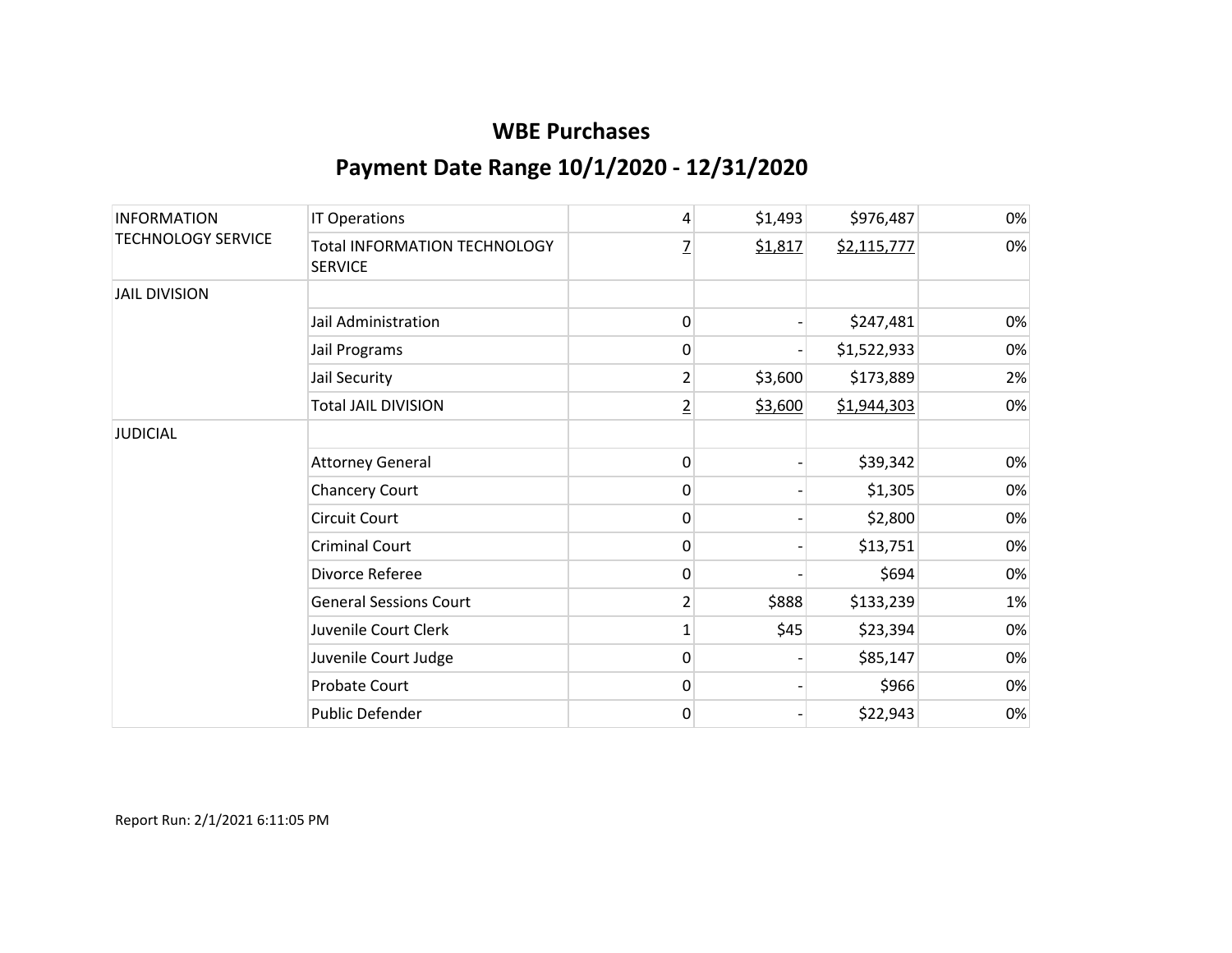| <b>JUDICIAL</b>                                 | <b>Total JUDICIAL</b>                                 | $\overline{3}$  | \$933   | \$323,580 | 0% |
|-------------------------------------------------|-------------------------------------------------------|-----------------|---------|-----------|----|
| LAW ENFORCEMENT                                 |                                                       |                 |         |           |    |
|                                                 | <b>Chief Deputy</b>                                   | 0               |         | \$406,842 | 0% |
|                                                 | Courts                                                | 0               |         | \$310,872 | 0% |
|                                                 | <b>Detectives</b>                                     | 0               |         | \$50,490  | 0% |
|                                                 | Fugitive                                              | 0               |         | \$5,269   | 0% |
|                                                 | <b>Special Operations</b>                             | 0               |         | \$30,608  | 0% |
|                                                 | Training                                              | 0               |         | \$14,393  | 0% |
|                                                 | <b>Uniform Patrol</b>                                 | 0               |         | \$14,589  | 0% |
|                                                 | <b>Total LAW ENFORCEMENT</b>                          | $\underline{0}$ |         | \$833,063 | 0% |
| <b>MISCELLANEOUS</b><br><b>INTERNAL SERVICE</b> |                                                       |                 |         |           |    |
|                                                 | Admin & Finance - Health Svcs                         | 0               |         | \$5,573   | 0% |
|                                                 | <b>Total MISCELLANEOUS INTERNAL</b><br><b>SERVICE</b> | $\underline{0}$ |         | \$5,573   | 0% |
| OTHER ELECTED OFFICIALS                         |                                                       |                 |         |           |    |
|                                                 | Assessor                                              | $\pmb{0}$       |         | \$460,030 | 0% |
|                                                 | <b>County Clerk</b>                                   | 0               |         | \$49,588  | 0% |
|                                                 | <b>Election Commission</b>                            | $\overline{2}$  | \$3,021 | \$168,204 | 2% |
|                                                 | <b>Equal Opportunity Compliance</b>                   | 0               |         | \$200     | 0% |
|                                                 | Legislative Operations                                | 0               |         | \$493,884 | 0% |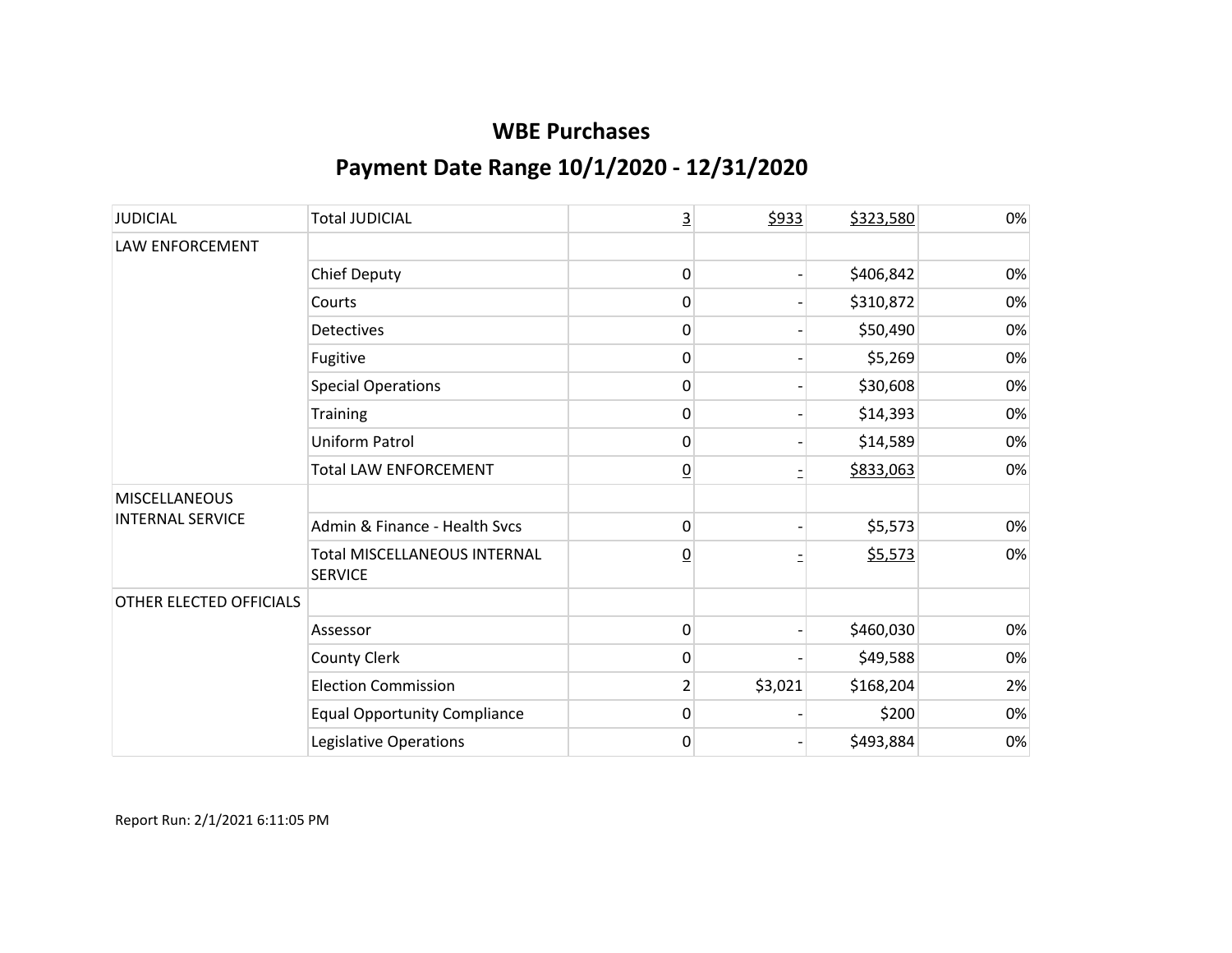| OTHER ELECTED OFFICIALS | Register                             | 0               |          | \$62,709    | 0% |
|-------------------------|--------------------------------------|-----------------|----------|-------------|----|
|                         | Trustee                              | 1               | \$10,764 | \$192,233   | 6% |
|                         | <b>Total OTHER ELECTED OFFICIALS</b> | $\overline{3}$  | \$13,785 | \$1,426,848 | 1% |
| Other Offices           |                                      |                 |          |             |    |
|                         | Director & Staff-Public Works        | 0               |          |             | 0% |
|                         | Jail Programs                        | 0               |          |             | 0% |
|                         | Roads & Bridges                      | 0               |          | \$2,925,562 | 0% |
|                         | <b>Support Services</b>              | 0               |          |             | 0% |
|                         | <b>Total Other Offices</b>           | $\underline{0}$ |          | \$2,925,562 | 0% |
| <b>PLANNING &amp;</b>   |                                      |                 |          |             |    |
| DEVELOPMENT             | Admin & Finance - Health Svcs        | 0               |          | \$24,988    | 0% |
|                         | <b>Codes Enforcement</b>             | 0               |          | \$184,194   | 0% |
|                         | Director - Planning & Developm       | 0               |          | \$2,024     | 0% |
|                         | Housing                              | 0               |          | \$162,274   | 0% |
|                         | <b>Regional Services</b>             | 0               |          | \$39,672    | 0% |
|                         | <b>Resilience Department</b>         | 3               | \$15,525 | \$415,435   | 4% |
|                         | Total PLANNING & DEVELOPMENT         | 3               | \$15,525 | \$828,586   | 2% |
| <b>PUBLIC WORKS</b>     |                                      |                 |          |             |    |
|                         | Director & Staff-Public Works        | $\mathbf{1}$    | \$4,945  | \$370,236   | 1% |
|                         | <b>Environmental Programs</b>        | 0               |          | \$388,916   | 0% |